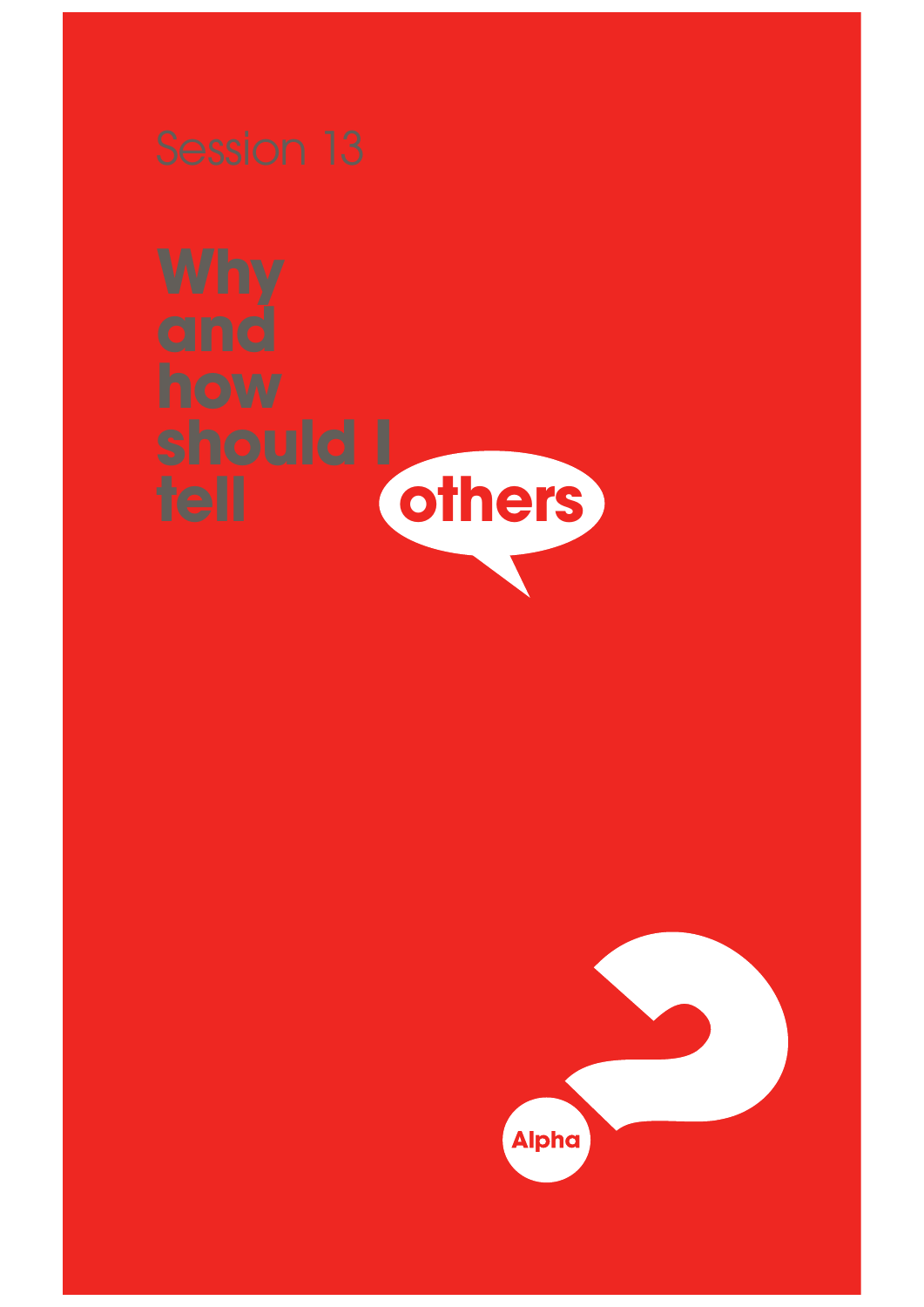'Go and make disciples of all nations, baptising them in the name of the Father and of the Son and of the Holy Spirit, and teaching them to obey everything I have commanded you' (Matthew 28:18–20).

### **Why tell others?**

- Jesus told us to
- For the needs of others spiritual hunger in the world
- It's good news: 'gospel' = good news
- Two opposite dangers
	- Insensitivity
	- Fear

How do we tell others?

# **1. PRESENCE** (Matthew 5:13-16)

- We are called to be salt and light (vv.13–14)
- When people know we are Christians, they watch our lives (v.16)

'You are the salt of the earth… You are the light of the world… let your light shine before others, that they may see your good deeds and praise your Father in heaven.' (Matthew 5:13–16)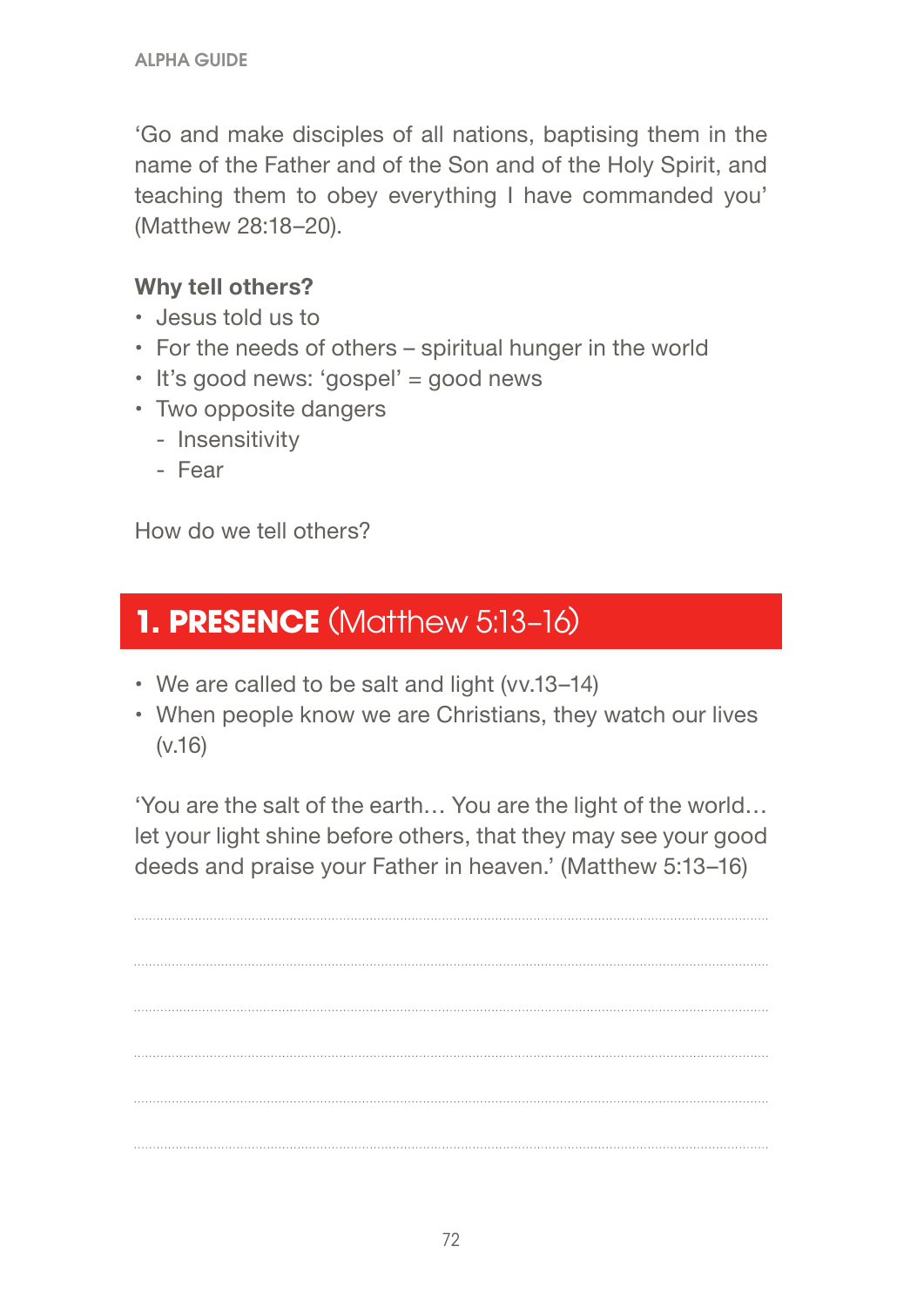# **2. PERSUASION** (Matthew 5:13–16)

'Since… we know what it is to fear the Lord, we try to persuade people.' (2 Corinthians 5:11)

- Work out the answers to common questions
	- Eg: 'What about other religions?' and 'How can a God of love allow suffering?'
- Do it with gentleness and respect (1 Peter 3:15)

# **3. PROCLAMATION** (John 1:39-46)

- We are not all called to be 'evangelists' but we are all called to be 'witnesses' (v.41)
- We can all say, 'Come and see'

## **4. POWER** (1 Thessalonians 1:5)

- The love of God poured into our hearts by the Holy Spirit
- Healing

## **5. PRAYER** (1 Thessalonians 1:5)

- For others
- For ourselves to have boldness (Acts 4:29–31)

Don't give up – whenever you pass on the good news of Jesus, it has an efect. The gospel is the power of God (Mark 4:15–20).